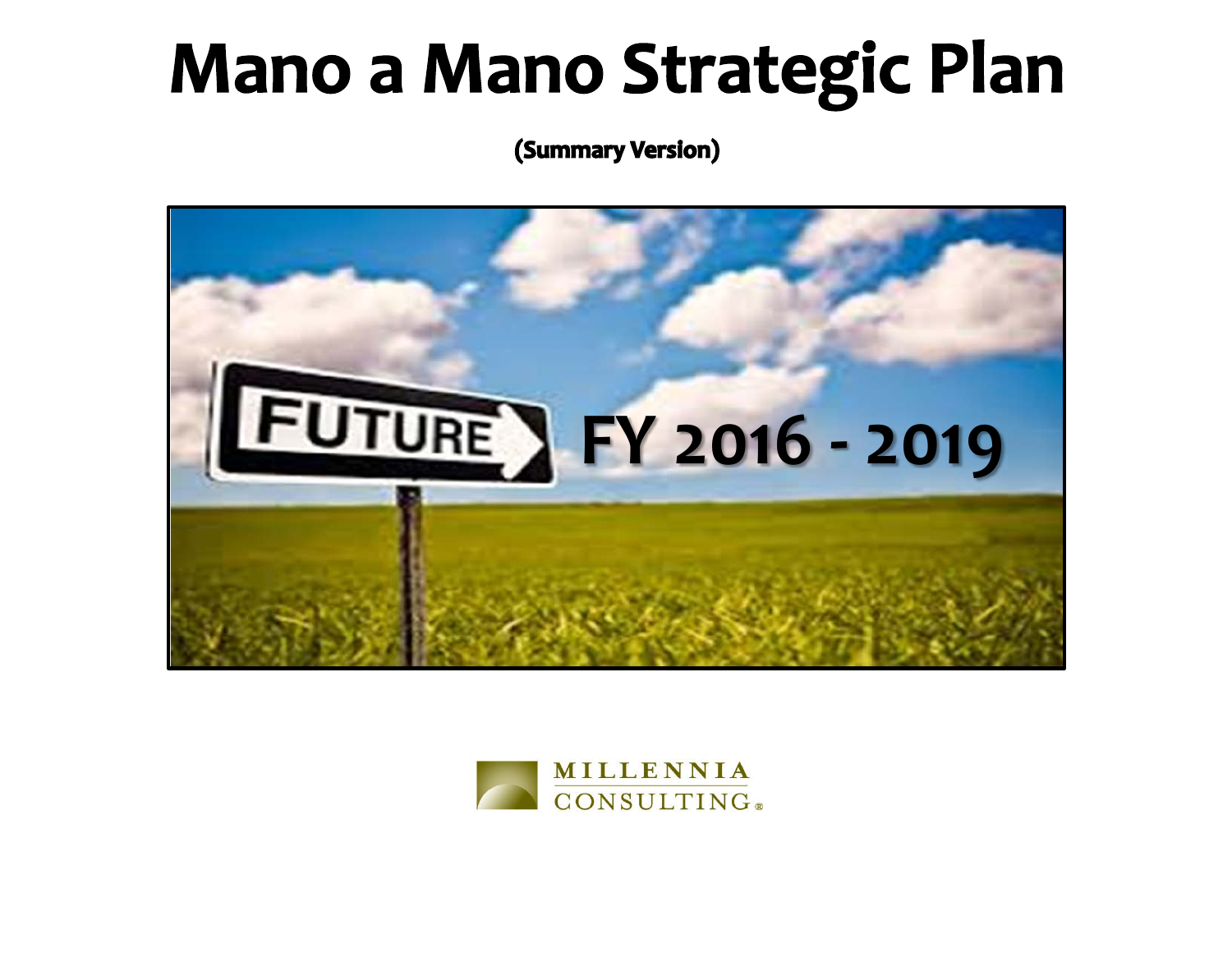## **Table of Content**

 $\mathbf{1}$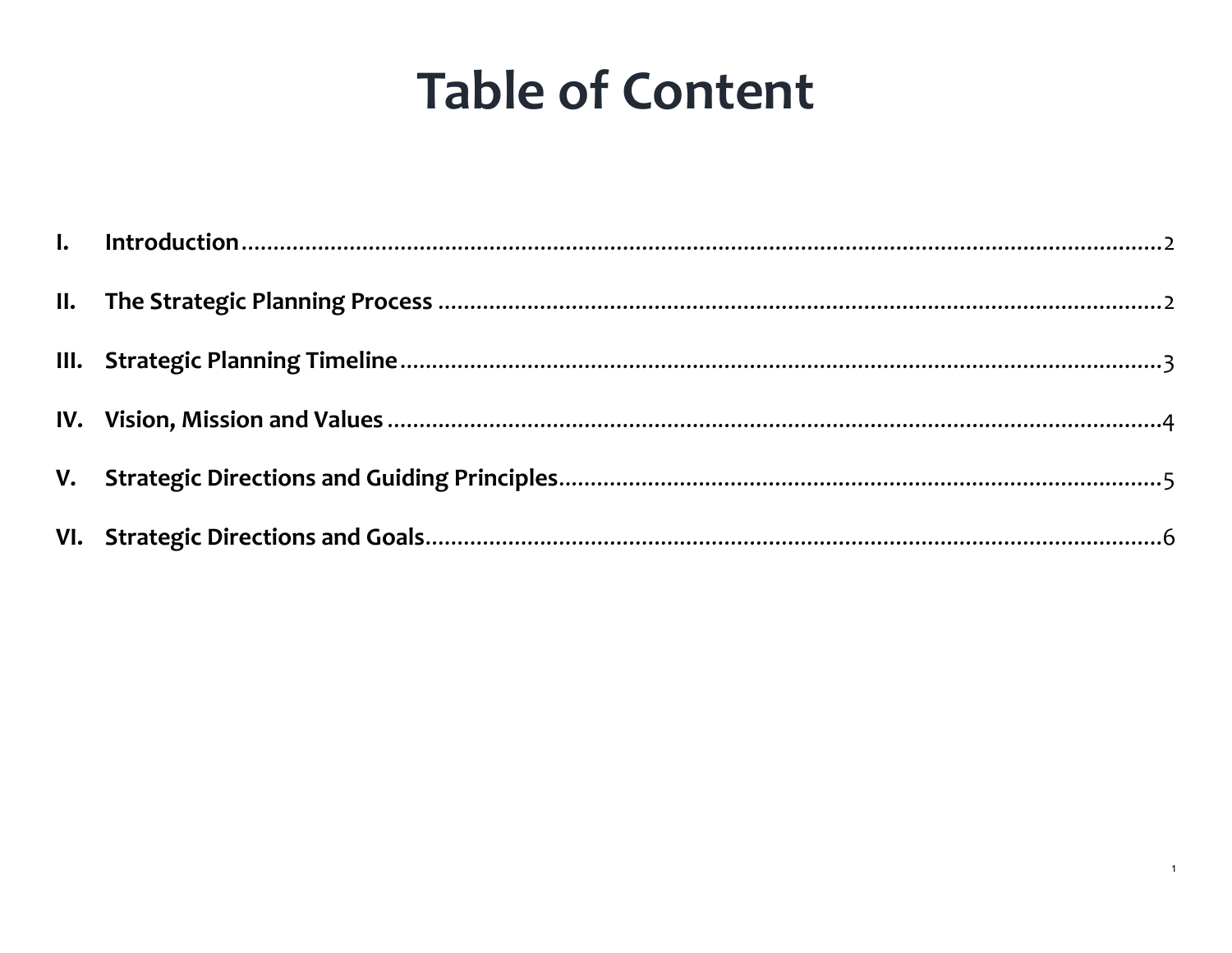#### <span id="page-2-0"></span>**I. Introduction**

In January 2016, Mano a Mano launched a strategic planning process to guide its vision for the next three years. Mano a Mano engaged Millennia Consultants to facilitate the process. This document represents seven months of collaborative work, incorporating input from the Board, Mano a Mano leadership and staff, as well as external stakeholders.

Millennia Consulting's approach to strategic planning is participatory and comprehensive. The planning process included an analysis of the current situation, establishment of strategic directions and goals, and the development of an action plan. Each step in the planning process was performed in a participatory environment, with input sought from all parties and active dialogue encouraged.

This plan is meant to be a living document, designed to help focus the efforts of the Mano a Mano Board and staff as they continue to develop services and programs that are responsive to the needs of their constituents.

#### <span id="page-2-1"></span>**II. The Strategic Planning Process**

**Current Situation Analysis** — The focus of this phase of the Strategic Planning Process was on internal operations and the external environment. A review of relevant documents and one-on-one interviews, focus groups, and surveys of Board and staff informed the analysis of the internal capacities of Mano a Mano. The external analysis was based on telephone interviews conducted with key stakeholders in the community.

**Vision and Strategic Directions** — The Board and representative Mano a Mano staff participated in a daylong retreat during which they defined a common organizational vision for the future, recrafted Mano a Mano's mission and values, and developed strategic directions for the next three years.

Action Plan — Following the retreat, Board and staff members volunteered to participate on committees whose mandate was to develop detailed action plans, outlining concrete steps and benchmarks for fulfilling the strategic directions identified during the retreat. The final Action Plan was presented to the Board for approval.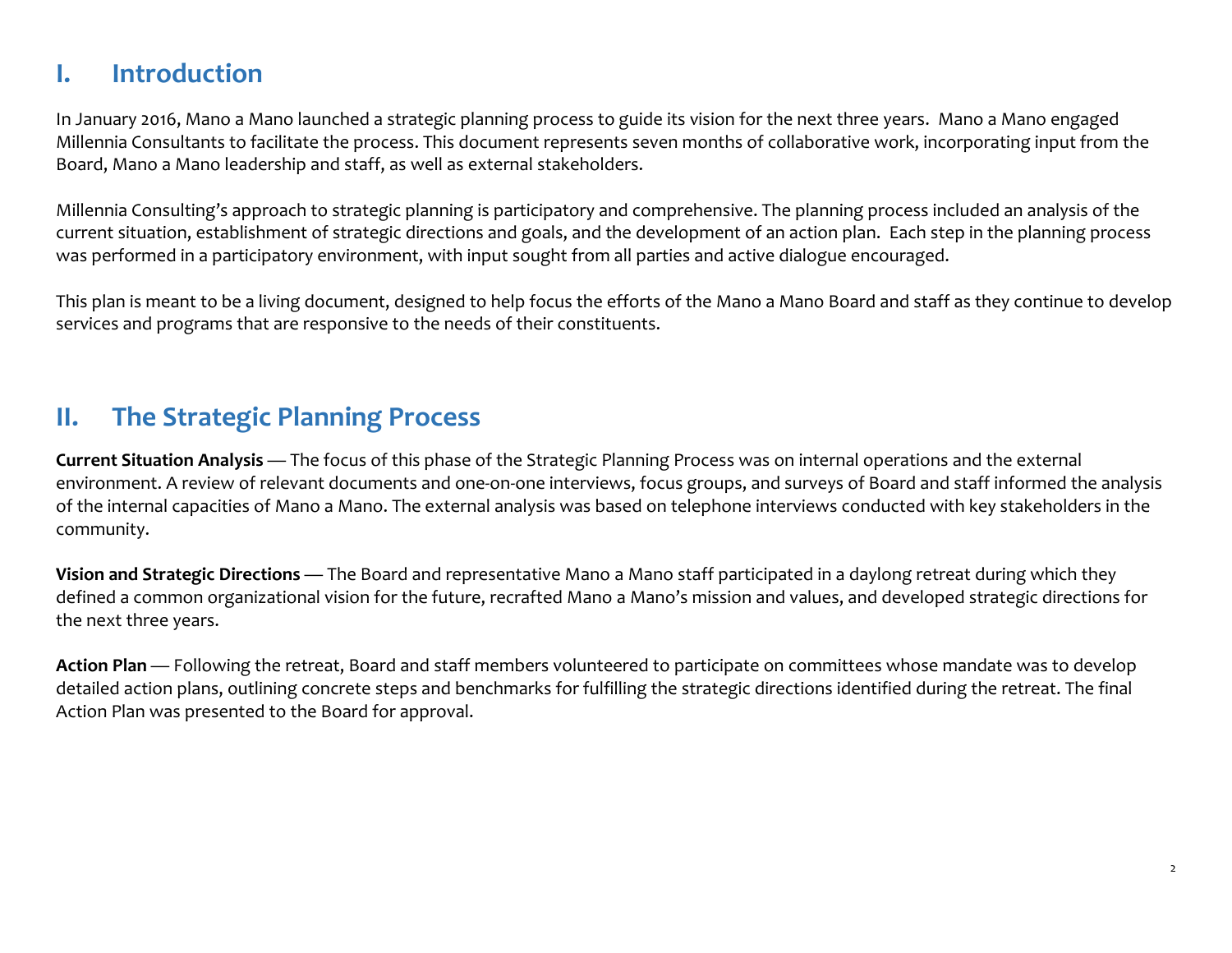#### <span id="page-3-0"></span>**III. Strategic Planning Timeline**

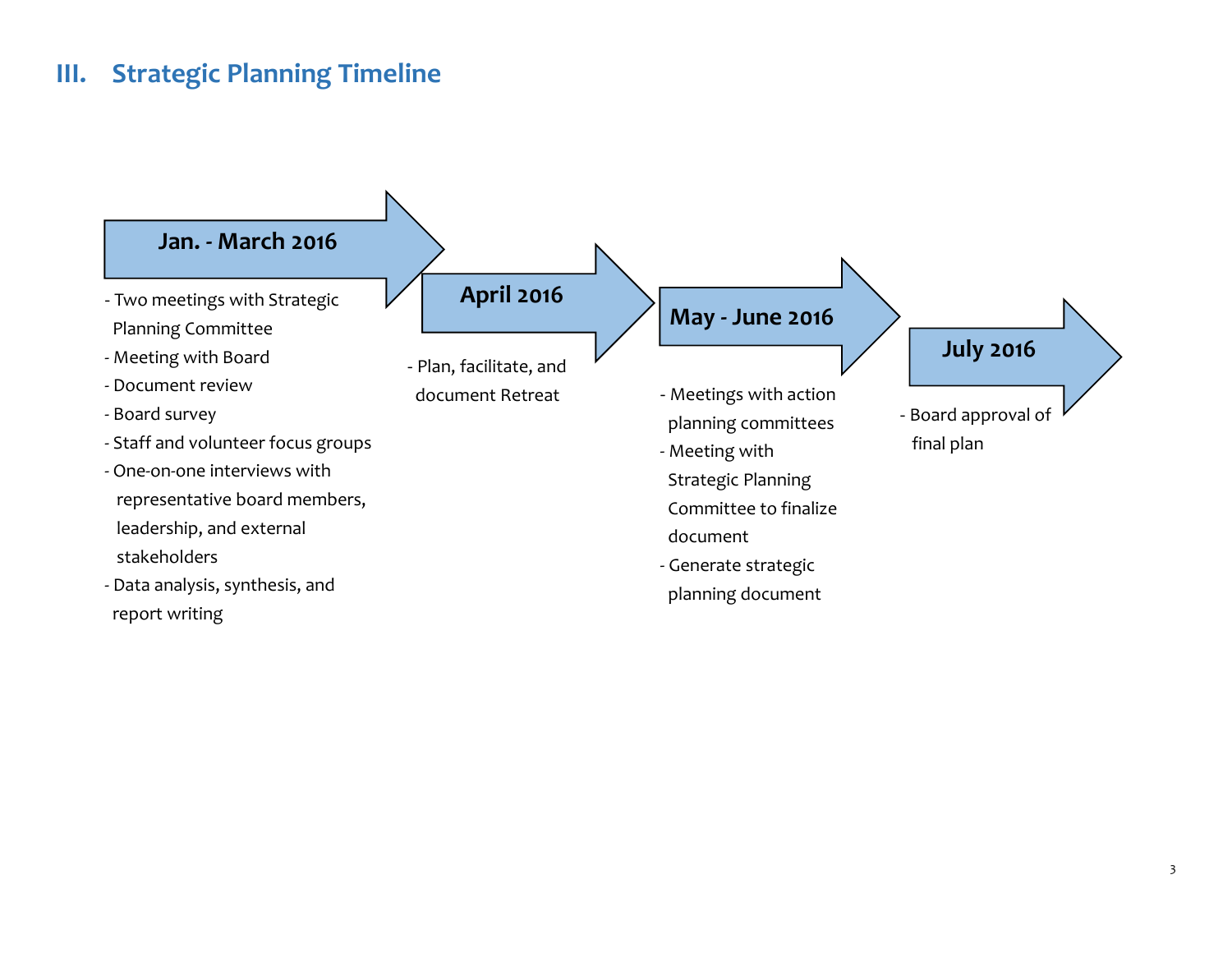#### <span id="page-4-0"></span>**IV. Vision, Mission and Values**

Our **vision** is an integrated Lake County where everyone has access to opportunity and paths to success.

Our **mission** is to empower immigrants and their families living in Lake County, Illinois to become full participants in American life.

We achieve our mission by:

- Providing support, building skills, and facilitating access to local community resources and opportunities.
- Acting as a hub for knowledge on issues relevant to the immigrant community.
- **Promoting best practice in providing culturally competent services.**
- Fostering leadership skills so that all of those who participate in our programs and services can play a role in promoting the advancement of themselves and their community.
- Informing policies and decisions that impact immigrants and their families.

#### Our **values**:

- **Collaboration and community building:** We develop linkages and foster connections among organizations, community stakeholders, our clients and our staff.
- **Education:** We build capacity through education and training.
- **Excellence**: We strive to provide the highest quality of service in everything we do.
- **Equality of opportunity**: We believe in everyone's ability to make a contribution and that the community is strengthened when people are given the opportunity to live their lives to their fullest potential.
- **Stewardship:** We are strategic and responsible stewards of our resources, making data-driven decisions informed by respect, compassion, and empathy.
- **Respect for human dignity**: Our work is predicated on respect for individuals, diversity and inclusiveness.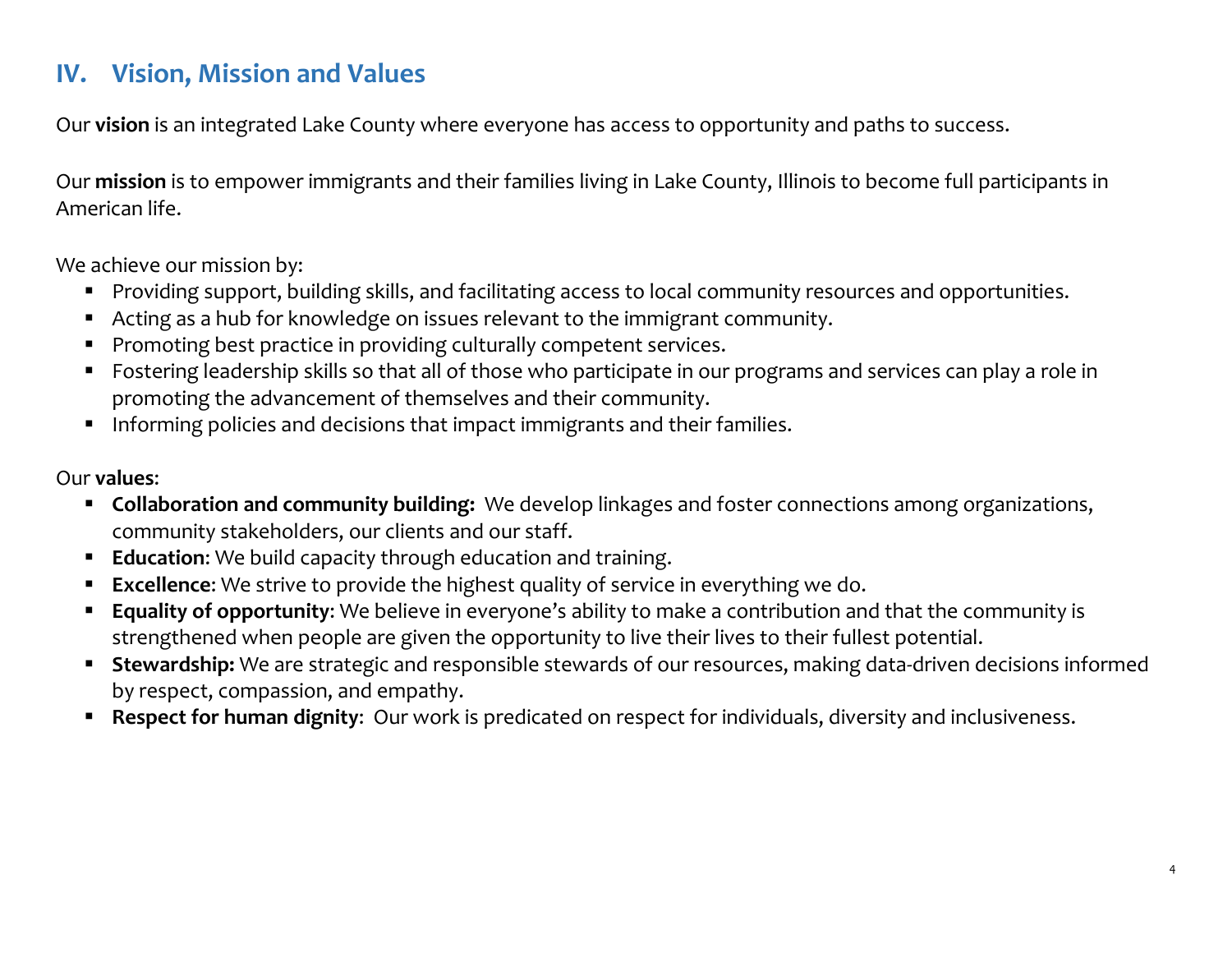#### <span id="page-5-0"></span>**V. Strategic Directions and Guiding Principles**